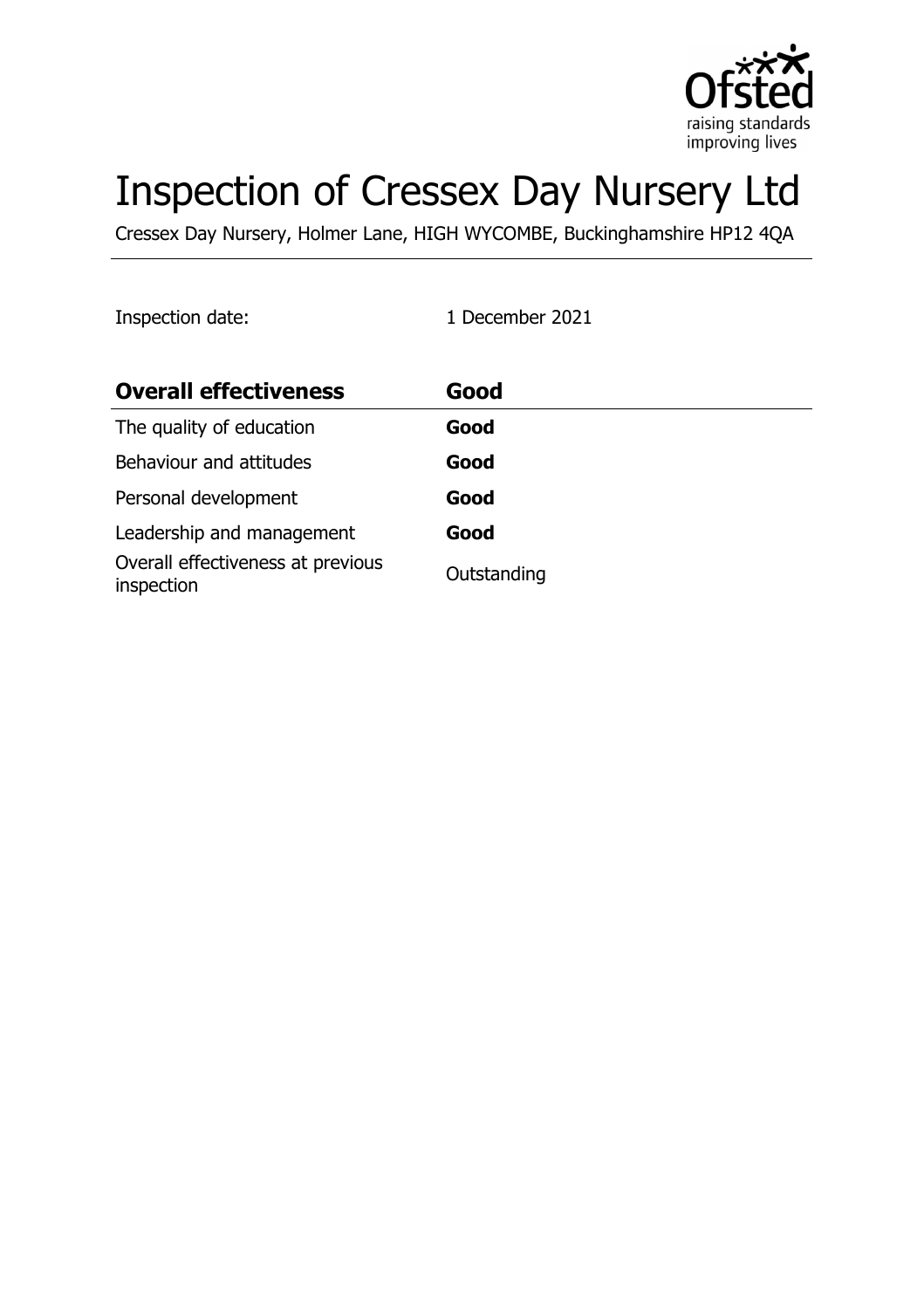

# **What is it like to attend this early years setting?**

#### **The provision is good**

Children are happy and settled at nursery. They have regular opportunities to make choices in their play. For example, babies point at photos of toys that they wish to play with. Toddlers choose the songs they want to sing using picture cards and older children help to select toys for the day. Children have opportunities to share their wider views. For instance, they represent their peers on the nursery council.

Children develop positive attitudes to their learning. Overall, they benefit from wellplanned opportunities to develop their communication and language skills. For example, older children create and re-enact their own stories enthusiastically. Younger children concentrate well in groups and join in singing using sign language. This helps them to begin to develop their vocabulary.

Children benefit from opportunities to learn about healthy lifestyles. They learn to plant, grow and harvest vegetables, such as baby corn. They then learn how to prepare them and use them to make sauces for their meals. Children develop a good understanding of how to keep themselves safe. They learn about how to protect themselves in different weathers. This gives them essential knowledge for their future lives.

#### **What does the early years setting do well and what does it need to do better?**

- Staff support children's behaviour well. For example, they involve older children in helping to create rules for their room. Children decide that they need to 'work together' and 'sit nicely'. Staff provide lots of praise to recognise children's success. This helps to boost their self-esteem.
- $\blacksquare$  Managers have a secure understanding of the differences between the children that attend. For instance, they recognise the many different languages children speak. They ensure that resources, such as books, are accessible in different languages. This helps staff to support children who speak English as an additional language effectively.
- Overall, staff know what it is that they want children to learn during their routines and activities. However, they do not share a fully effective understanding of how to use their own interactions or resources to deliver this intention. At times, this leads to inconsistency in practise between different staff or different age groups.
- Staff support parents well. During the COVID-19 pandemic, managers arrange for 'parent champions' to talk about their experience of nursery with prospective parents. Staff signpost parents to support, such as from the family information service. Parents report that this advice was helpful.
- $\blacksquare$  Staff help children to learn how to manage their personal hygiene. For example, children enjoy a visit from a dentist to help them learn about oral hygiene.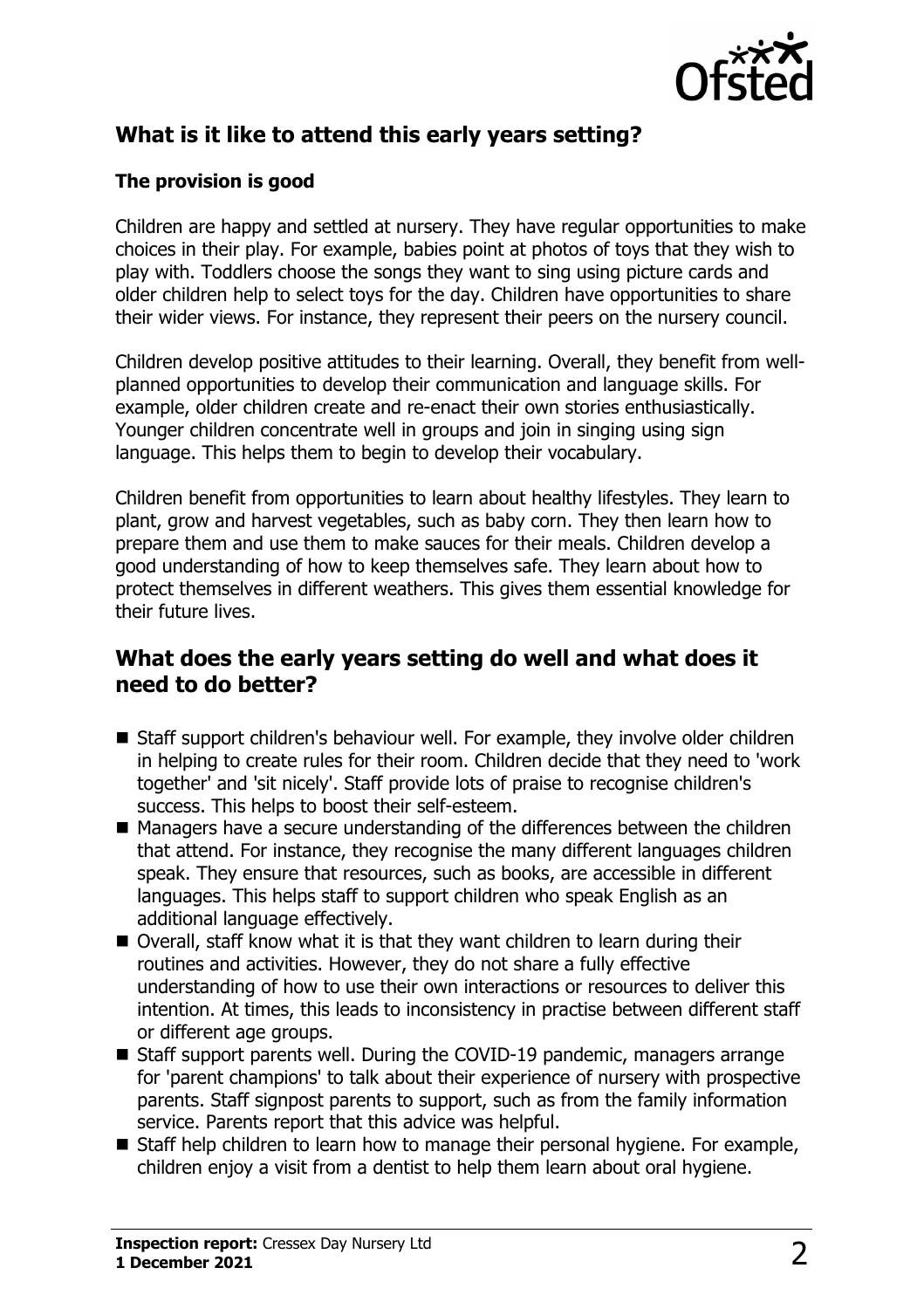

Following this, staff support them to use the techniques they learn to brush their own teeth.

- Managers organise regular opportunities for children to get fresh air and exercise. For example, older children enjoy tennis lessons. They excitedly show the inspector how to hold the tennis racket. They talk about the skills they practise, such as learning to hit and control the ball when in a standing position.
- $\blacksquare$  Staff develop positive partnerships with professionals at other settings. They demonstrate this by liaising with multiple schools that children transfer to when they leave nursery. Staff arrange for transition activities, such as key-person discussions, face-to-face visits and technology-supported meetings. These help prepare children for their move to school.
- $\blacksquare$  Managers have a positive approach to staff well-being. For example, they promote positive and open communications. Managers recognise staff achievements and staff are proud to share celebrations of their practice with others. Managers support staff to help them achieve a positive work-life balance.
- $\blacksquare$  Managers understand the requirement for staff to complete a progress check for each child between the ages of two and three. However, the procedures they have in place are not fully effective in helping to ensure that every progress check is completed in a timely manner.

# **Safeguarding**

The arrangements for safeguarding are effective.

Managers follow robust recruitment procedures to ensure that staff are suitable. They create well-planned induction procedures. These help to ensure that staff have access to essential information when they first begin in their roles. For example, new staff demonstrate an awareness of essential child-related information and safeguarding procedures. All staff share a secure knowledge of safeguarding and child protection. For example, they are able to explain signs and symptoms of abuse, such as radical and extreme views and behaviours. Staff are familiar with whistle-blowing procedures and also local safeguarding partnership procedures.

# **What does the setting need to do to improve?**

#### **To further improve the quality of the early years provision, the provider should:**

- $\blacksquare$  develop staff support and help staff understand how to use their own interactions and resources to deliver the curriculum intent more effectively
- $\blacksquare$  strengthen procedures for monitoring completion of children's progress checks between the ages of two and three and ensure that they are all completed in a timely manner.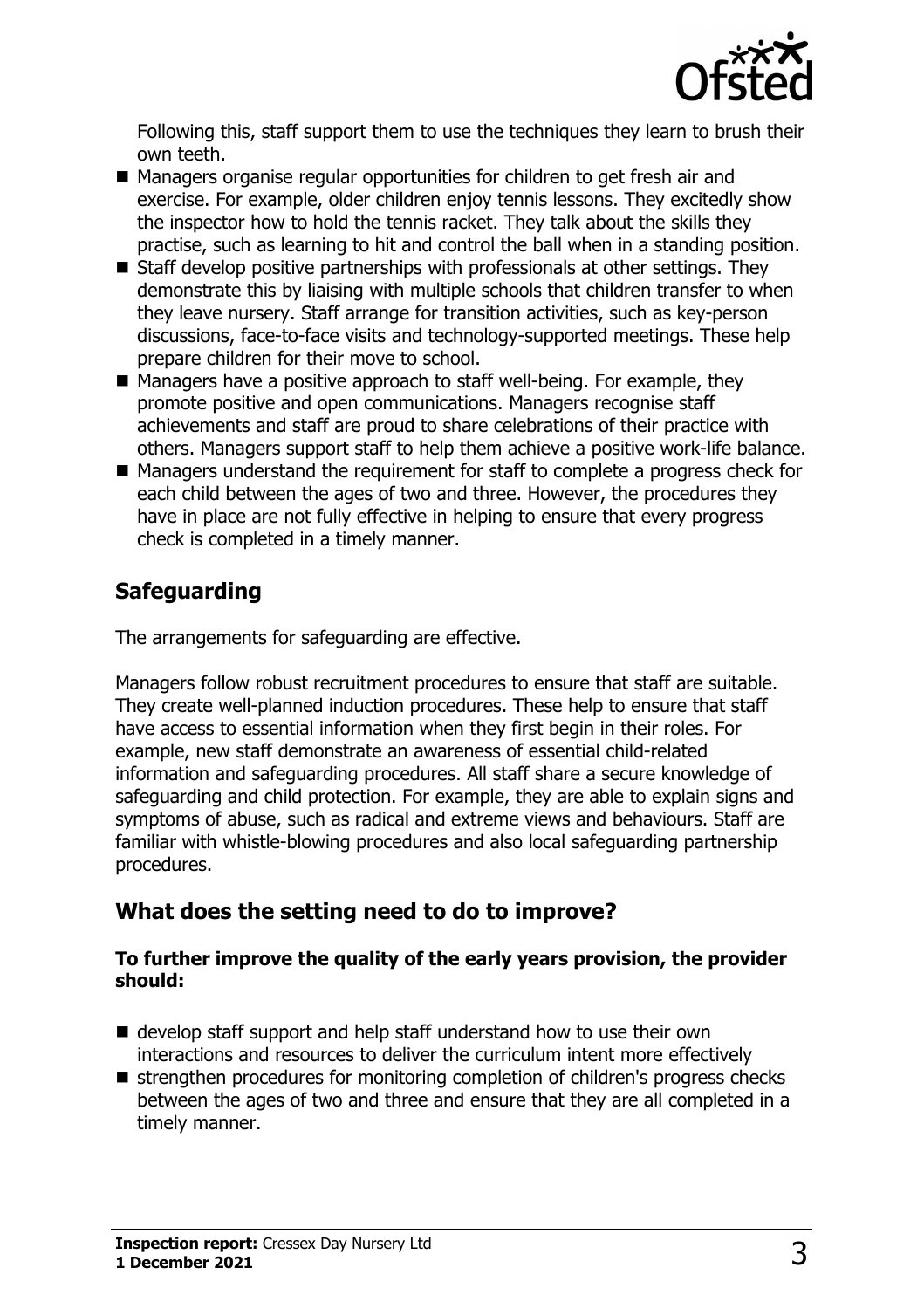

| <b>Setting details</b>                         |                                                        |
|------------------------------------------------|--------------------------------------------------------|
| Unique reference number                        | EY422624                                               |
| <b>Local authority</b>                         | Buckinghamshire                                        |
| <b>Inspection number</b>                       | 10128623                                               |
| <b>Type of provision</b>                       | Childcare on non-domestic premises                     |
| <b>Registers</b>                               | Early Years Register, Compulsory Childcare<br>Register |
| Day care type                                  | Full day care                                          |
| Age range of children at time of<br>inspection | $1$ to $4$                                             |
| <b>Total number of places</b>                  | 54                                                     |
| Number of children on roll                     | 96                                                     |
| Name of registered person                      | Cressex Day Nursery Limited                            |
| Registered person unique<br>reference number   | RP903567                                               |
| <b>Telephone number</b>                        | 01494474844                                            |
| Date of previous inspection                    | 18 November 2015                                       |

### **Information about this early years setting**

Cressex Day Nursery Ltd registered in 2011. It is situated in the grounds of Cressex Community School, High Wycombe, Buckinghamshire. The nursery offers care Monday to Friday, from 7.45am to 6pm, for 51 weeks of the year. This excludes bank holidays. The nursery accepts funding for the provision of free early education for children aged two, three and four years. The nursery employs 21 members of staff. Of these, two hold qualifications at levels 6 and 7, three hold a qualification at level 4 and nine hold qualifications at level 3.

# **Information about this inspection**

**Inspector** Lisa Dailey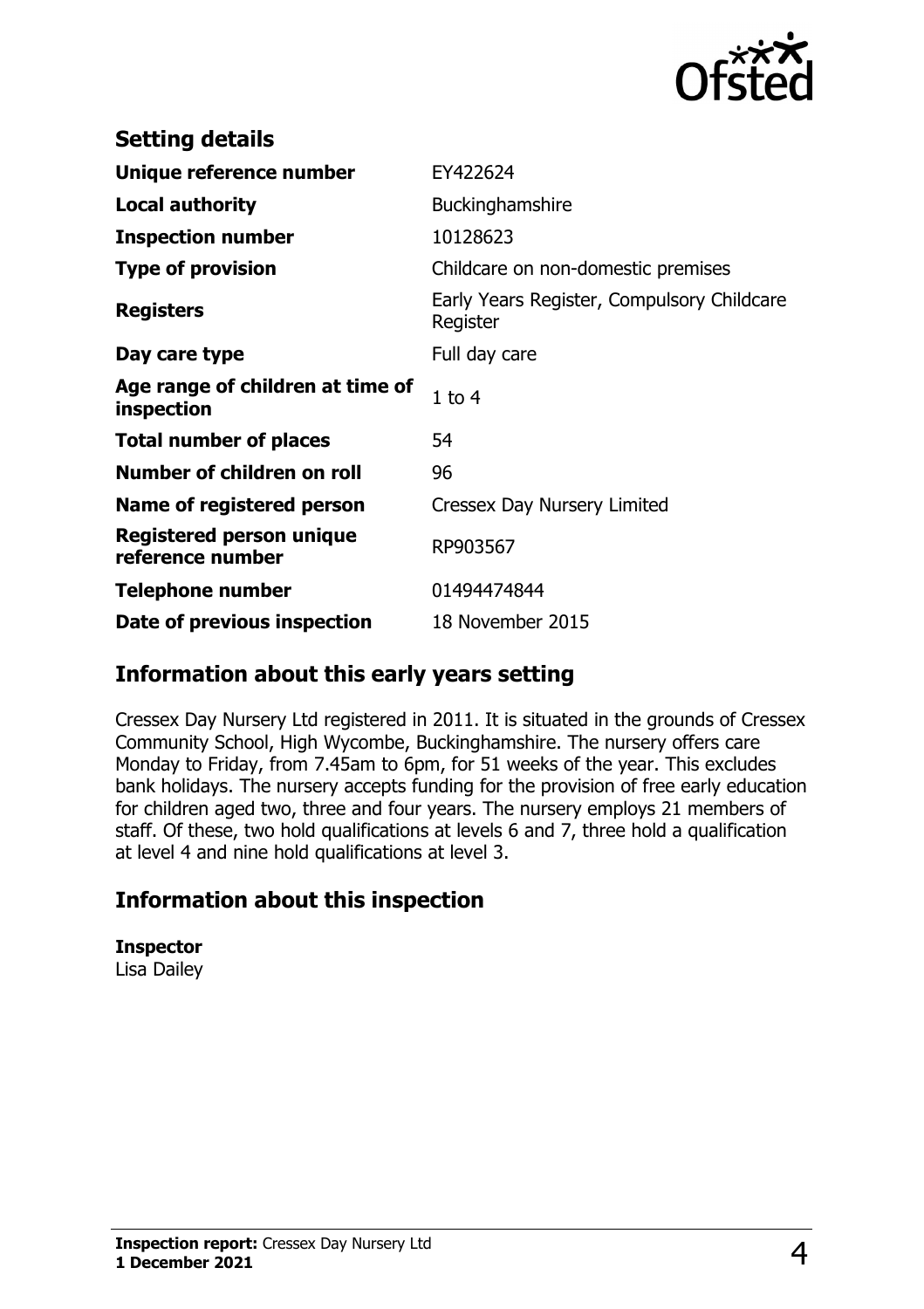

#### **Inspection activities**

- $\blacksquare$  This was the first routine inspection the provider received since the COVID-19 pandemic began. The inspector discussed the impact of the pandemic with the provider and has taken that into account in their evaluation of the provider.
- $\blacksquare$  The inspector spoke with the nominated individual and manager during the inspection and evaluated how well the curriculum is planned to meet children's learning needs.
- $\blacksquare$  The inspector observed the quality of teaching indoors and outdoors and assessed the impact on children's learning.
- $\blacksquare$  The inspector carried out an evaluation of teaching with the manager following a planned activity.
- $\blacksquare$  The inspector observed activities at staff request and spoke to staff about how they deliver the curriculum.
- $\blacksquare$  The inspector spoke to children and parents and considered their views.

We carried out this inspection under sections 49 and 50 of the Childcare Act 2006 on the quality and standards of provision that is registered on the Early Years Register. The registered person must ensure that this provision complies with the statutory framework for children's learning, development and care, known as the early years foundation stage.

If you are not happy with the inspection or the report, you can [complain to Ofsted](http://www.gov.uk/complain-ofsted-report).